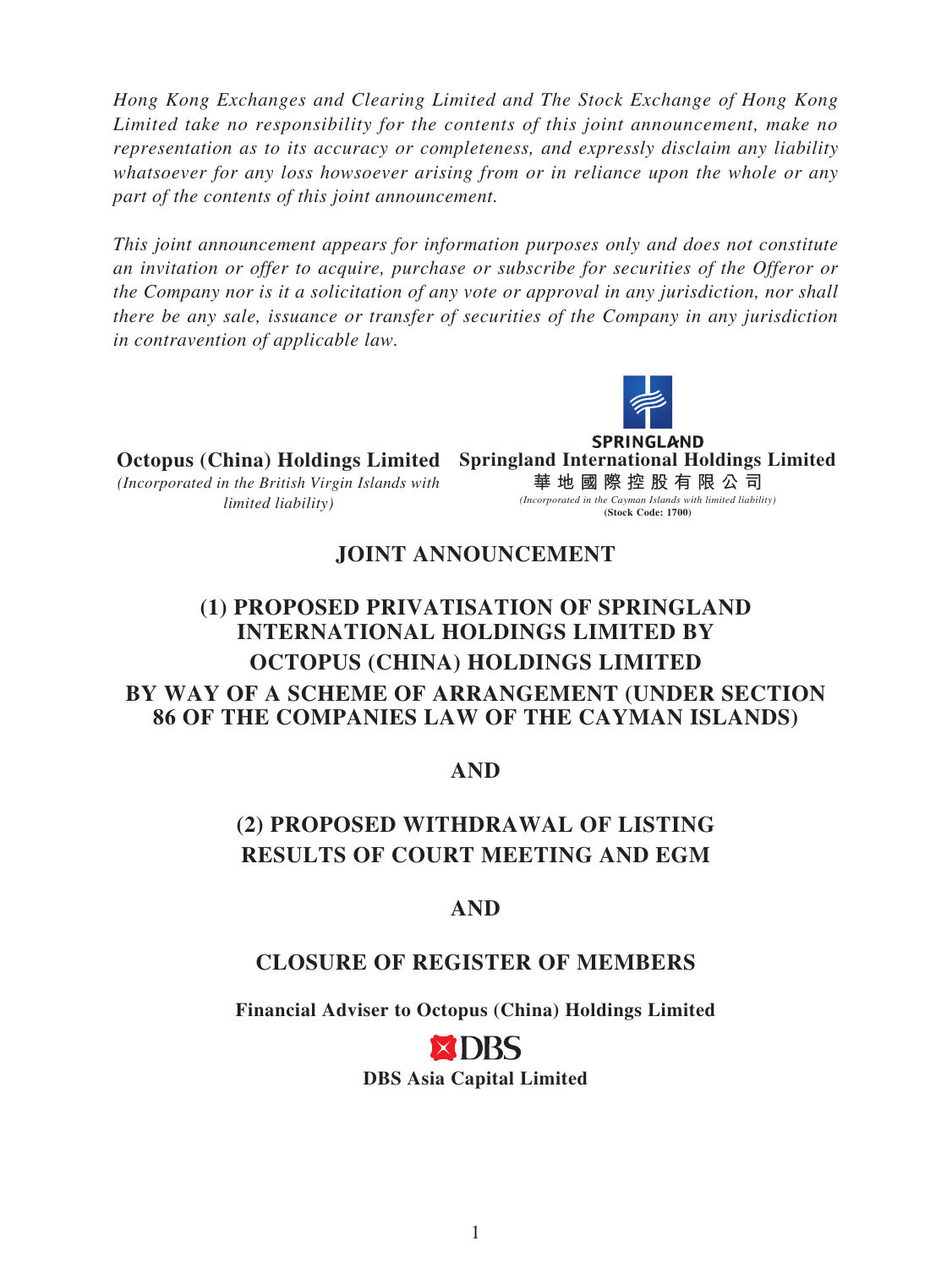## **RESULTS OF COURT MEETING AND EGM**

## **The Court Meeting**

On Thursday, 6 February 2020, at the Court Meeting, the resolution to approve the Scheme was approved by the Independent Shareholders present and voting either in person or by proxy at the Court Meeting.

# **The EGM**

On Thursday, 6 February 2020, at the EGM, (i) the special resolution to approve and give effect to the reduction of the number of issued Shares in the share capital of the Company by cancelling and extinguishing the Scheme Shares was approved; (ii) the special resolution to approve the withdrawal of listing of the Shares upon the Scheme becoming effective was approved; and (iii) the ordinary resolution to increase the issued Shares to the amount prior to the cancellation and extinguishment of the Scheme Shares and apply the reserve created as a result of the aforesaid cancellation and extinguishment of the Scheme Shares to pay up in full at par such number of new Shares as is equal to the number of Scheme Shares cancelled and extinguished as a result of the Scheme, credited as fully paid, for issuance to the Offeror was approved, by the Shareholders present and voting either in person or by proxy a the EGM.

## **CLOSURE OF REGISTER OF MEMBERS**

For the purpose of determining those Scheme Shareholders who are qualified for entitlements under the Scheme, the register of members of the Company will be closed from Wednesday, 12 February 2020 onwards. No transfer of Shares will be effected as from such date.

References is made further to the scheme document dated 14 January 2020 jointly issued by Octopus (China) Holdings Limited (the "**Offeror**") and Springland International Holdings Limited (the "**Company**") in relation to the proposed privatization of the Company by the Offeror by way of a scheme of arrangement (under section 86 of the Companies Law of the Cayman Islands) and the proposed withdrawal of listing (the "**Scheme Document**"). Unless otherwise defined herein, capitalised terms used herein shall have the same meanings ascribed to them in the Scheme Document.

## **RESULTS OF THE COURT MEETING**

The Court Meeting was held at 10:00 a.m. on Thursday, 6 February 2020 at Tang Room, Level 3, Sheraton Hong Kong Hotel & Towers, 20 Nathan Road, Kowloon, Hong Kong. Independent Shareholders who were present either in person or by proxy were entitled to vote in respect of all of their Shares.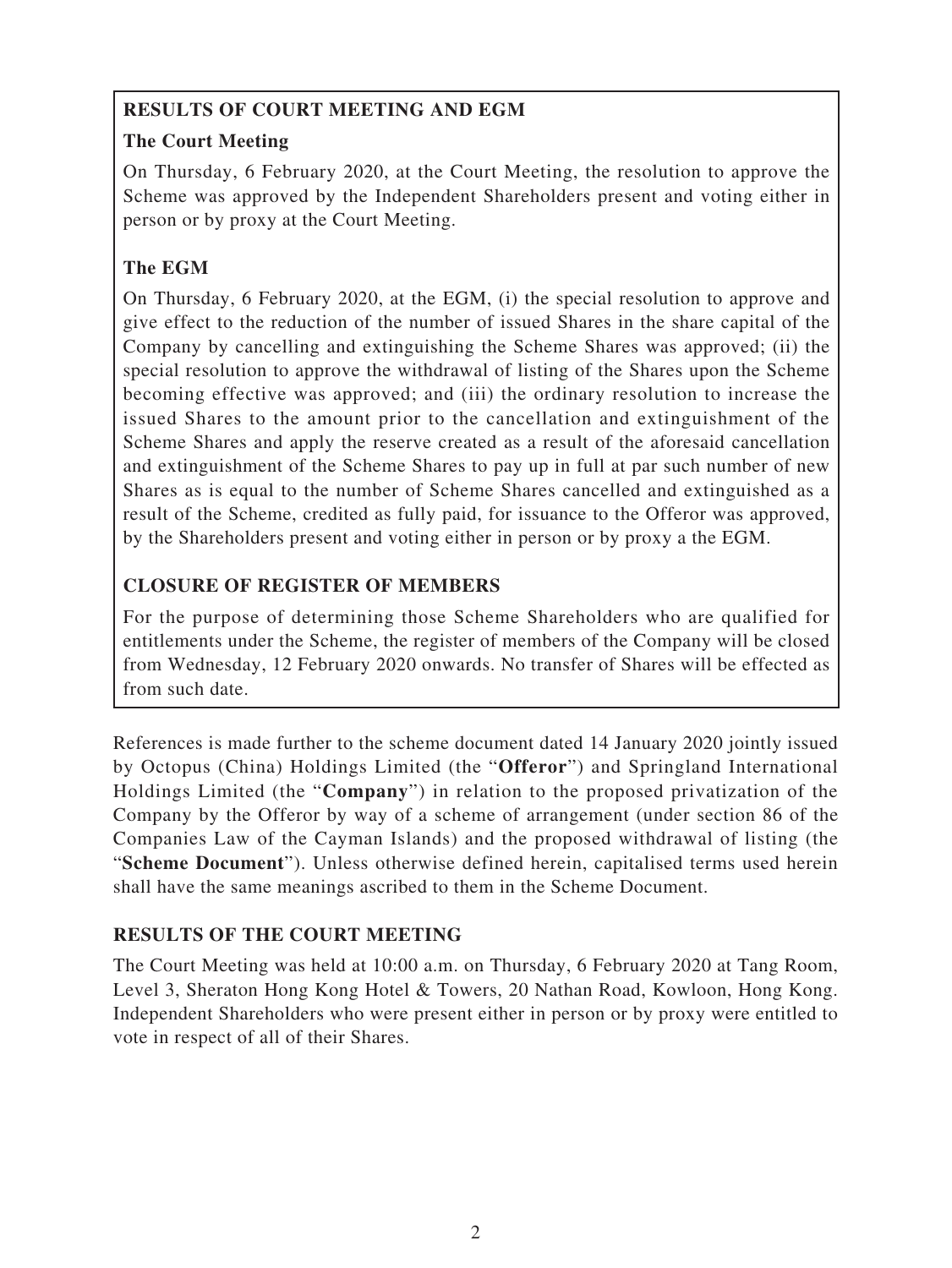In compliance with both section 86 of the Companies Law and Rule 2.10 of the Takeovers Code, the approval required to be obtained in respect of the Scheme at the Court Meeting would be regarded as obtained if:

- (1) the Scheme is approved (by way of poll) by a majority in number of the Independent Shareholders representing not less than 75% in value of the Shares held by the Independent Shareholders present and voting either in person or by proxy at the Court Meeting;
- (2) the Scheme is approved (by way of poll) by the Independent Shareholders holding at least 75% of the votes attaching to the Shares held by the Independent Shareholders that are voted either in person or by proxy at the Court Meeting; and
- (3) the number of votes cast (by way of poll) by the Independent Shareholders present and voting either in person or by proxy at the Court Meeting against the resolution to approve the Scheme at the Court Meeting is not more than 10% of the votes attaching to all Shares held by all the Independent Shareholders.

The poll results in respect of the resolution to approve the Scheme at the Court Meeting were as follows:

|                                                                                                                                                                                        | Votes cast in person or by proxy<br>$(Approximate\%)$ |                              |                                     |
|----------------------------------------------------------------------------------------------------------------------------------------------------------------------------------------|-------------------------------------------------------|------------------------------|-------------------------------------|
| <b>Court Meeting</b>                                                                                                                                                                   | <b>Total</b><br>number                                | For the<br><b>Scheme</b>     | <b>Against the</b><br><b>Scheme</b> |
| Number of the Independent Shareholders<br>who attended and voted                                                                                                                       | 49<br>$(100\%)$<br>(Note)                             | 31<br>$(63.27\%)$            | 17<br>$(34.69\%)$                   |
| Number of Shares held by the<br><b>Independent Shareholders</b><br>who were present and voting                                                                                         | 350,049,226<br>$(100\%)$                              | 338, 116, 126<br>$(96.59\%)$ | 11,933,100<br>$(3.41\%)$            |
| Approximate percentage of number of<br>Shares voted by the Independent<br>Shareholders over the number of<br>votes attaching to all Shares held<br>by all the Independent Shareholders | 69.43%                                                | 67.06%                       | $2.37\%$                            |

*Note:*

In accordance with the direction from the Grand Court, HKSCC Nominees Limited is permitted to vote once for and once against the Scheme in accordance with the instructions received by it from the Investor Participants and other CCASS Participants. For the purpose of calculating the "majority in number", HKSCC Nominees Limited has been counted as voting once "for" and once "against" the Scheme.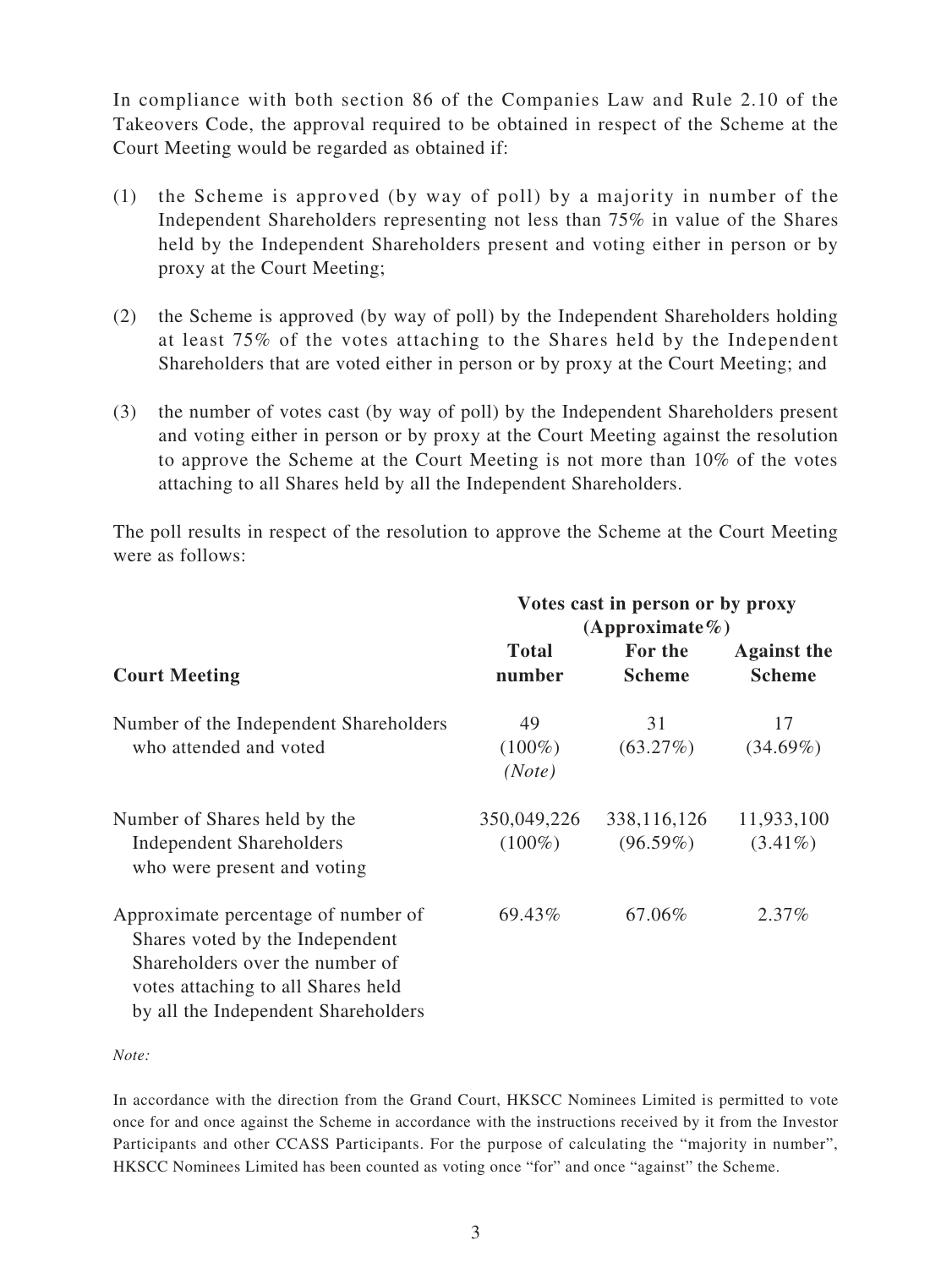#### Accordingly,

- (1) the resolution proposed at the Court Meeting to approve the Scheme was duly passed (by way of poll) by a majority in number of the Independent Shareholders representing not less than 75% in value of the Shares held by the Independent Shareholders present and voting either in person or by proxy at the Court Meeting;
- (2) the resolution to approve the Scheme at the Court Meeting was duly passed (by way of poll) by the Independent Shareholders holding at least 75% of the votes attaching to the Shares held by the Independent Shareholders that are voted either in person or by proxy at the Court Meeting; and
- (3) the number of votes cast (by way of poll) by the Independent Shareholders present and voting either in person or by proxy at the Court Meeting against the resolution to approve the Scheme at the Court Meeting was not more than 10% of the votes attaching to all Shares held by all the Independent Shareholders.

Therefore, both section 86 of the Companies Law and Rule 2.10 of the Takeovers Code have been complied with.

As at the date of the Court Meeting, the total number of Shares in issue was 1,970,000,000 Shares and the total number of Shares entitling the Independent Shareholders to attend and vote for or against the Scheme at the Court Meeting was 504,164,000 Shares. It was stated in the Scheme Document that the Offeror and the Offeror Concert Parties are required to abstain from voting at the Court Meeting in accordance with the Takeovers Code and accordingly, their votes were not taken into account for the purpose of satisfying the requirements under the Takeovers Code. Save for the Offeror and the Offeror Concert Parties, no Shareholders were required to abstain from voting at the Court Meeting in accordance with the Takeovers Code.

In accordance with the direction from the Grand Court, HKSCC Nominees Limited is permitted to vote once for and once against the Scheme in accordance with the instructions received by it from the Investor Participants and other CCASS Participants. For the purpose of calculating the "majority in number", HKSCC Nominees Limited has been counted as voting once "for" and once "against" the Scheme. The number of votes cast in favour of the Scheme and the number of CCASS Participants on whose instructions they are cast and the number of votes cast against the Scheme and the number of CCASS Participants on whose instructions they are cast will be disclosed to the Grand Court and may be taken into account in deciding whether or not the Grand Court should exercise its discretion to sanction the Scheme. A total number of 19 CCASS Participants holding 292,137,626 Shares voted in favour of the resolution to approve the Scheme and a total number of 3 CCASS Participants holding 11,862,000 Shares voted against the resolution to approve the Scheme at the Court Meeting.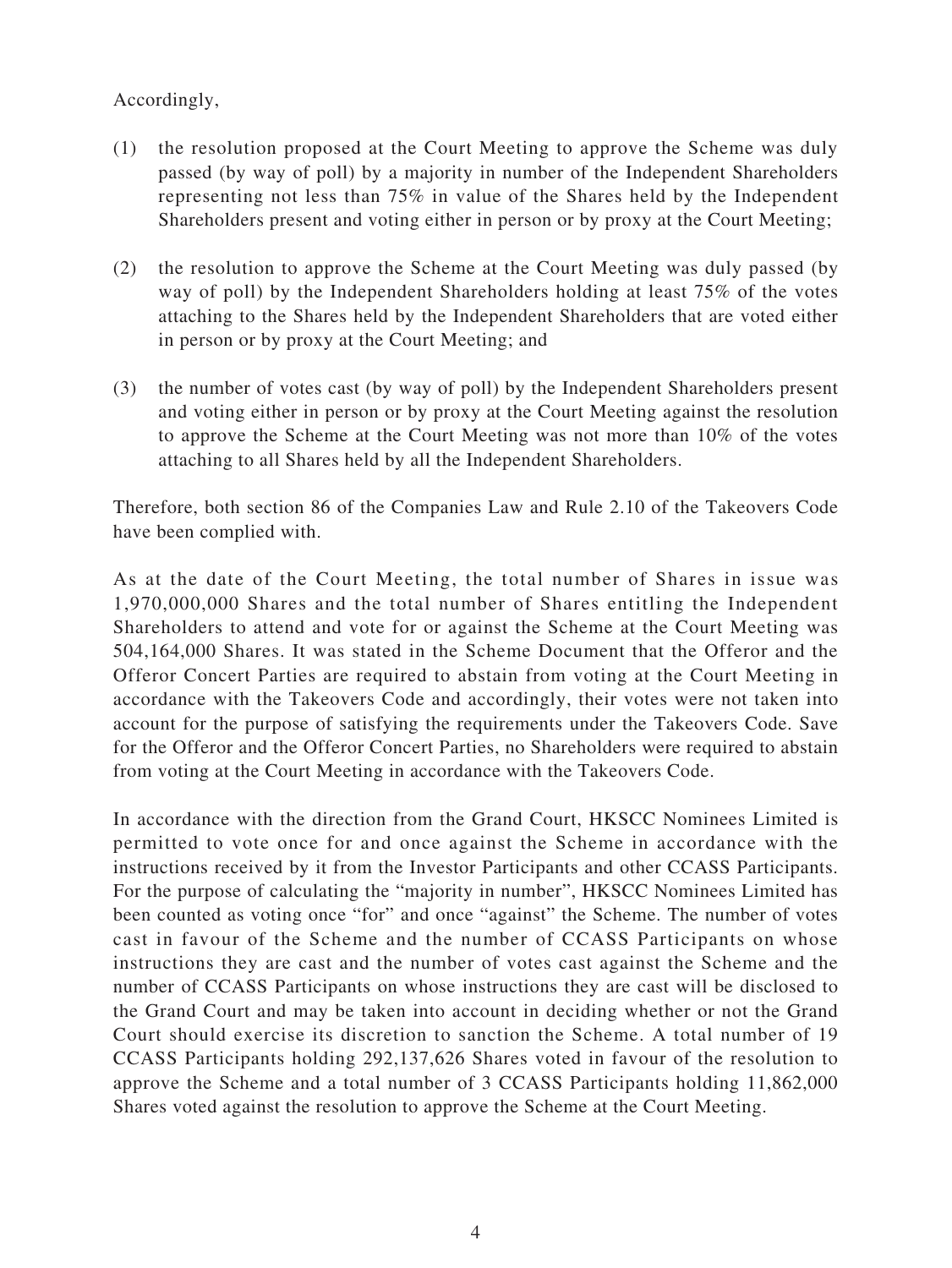Computershare Hong Kong Investor Services Limited acted as scrutineer for the vote-taking at the Court Meeting.

#### **RESULTS OF THE EGM**

The EGM was held at Tang Room, Level 3, Sheraton Hong Kong Hotel & Towers, 20 Nathan Road, Kowloon, Hong Kong on Thursday, 6 February 2020 after the conclusion of the Court Meeting for the purpose of considering, and if thought fit, passing the special and ordinary resolutions set out in the notice of the EGM dated 14 January 2020.

The poll results in respect of the resolutions proposed at the EGM were as follow:

|    |                                                                                                                                                                                          | Number of votes (approximate $\%$ ) |                            |                          |
|----|------------------------------------------------------------------------------------------------------------------------------------------------------------------------------------------|-------------------------------------|----------------------------|--------------------------|
|    | <b>Resolutions</b>                                                                                                                                                                       | <b>Total</b>                        | For                        | <b>Against</b>           |
|    | <b>Special resolutions</b>                                                                                                                                                               |                                     |                            |                          |
| 1. | To consider and approve, amongst<br>others, the reduction of the number<br>of issued Shares in the share capital<br>of the Company by cancelling and<br>extinguishing the Scheme Shares. | 351,582,726<br>$(100\%)$            | 336,108,626<br>$(95.60\%)$ | 15,474,100<br>$(4.40\%)$ |
| 2. | To consider and approve, amongst<br>others, the withdrawal of listing of<br>the Shares on the Stock Exchange<br>upon the Scheme becoming<br>effective.                                   | 351,582,726<br>$(100\%)$            | 333,033,626<br>$(94.72\%)$ | 18,549,100<br>$(5.28\%)$ |
|    | <b>Ordinary resolution</b>                                                                                                                                                               |                                     |                            |                          |
| 3. | To consider and approve, amongst<br>others, the increase of the issued<br>Shares in the share capital of the<br>Company.                                                                 | 351,582,726<br>$(100\%)$            | 336,108,626<br>$(95.60\%)$ | 15,474,100<br>$(4.40\%)$ |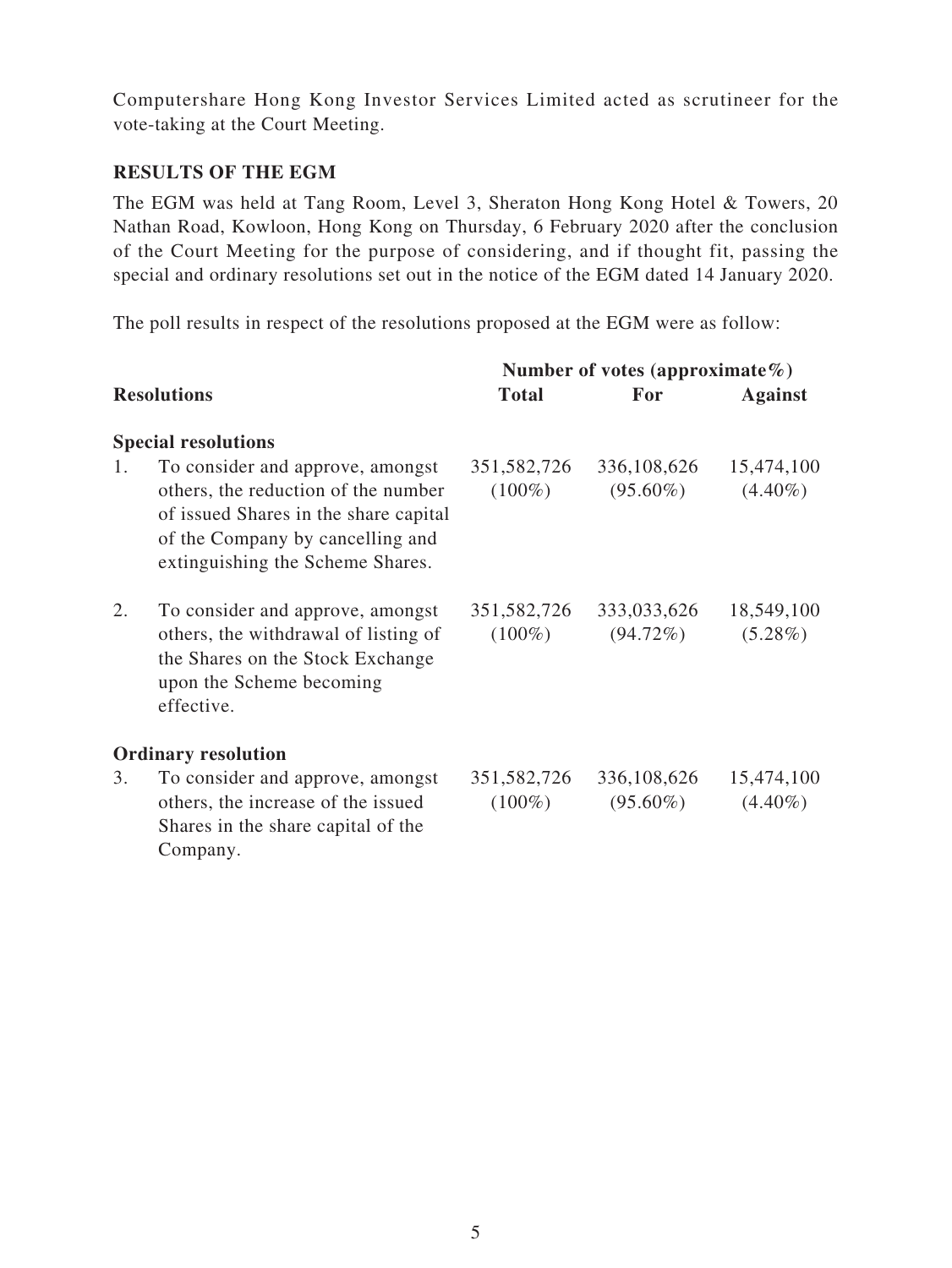Accordingly, at the EGM:

- (1) the special resolution to approve and give effect to the reduction of the number of issued Shares in the share capital of the Company by cancelling and extinguishing the Scheme Share was duly passed by a majority of not less than 75% of the votes cast by the Shareholders present and voting (either in person or by proxy) at the EGM;
- (2) the special resolution to approve the withdrawal of listing of the Shares on the Stock Exchange upon the Scheme becoming effective was duly passed by a majority of not less than 75% of the votes cast by the Shareholders present and voting (either in person or by proxy) at the EGM; and
- (3) the ordinary resolution to immediately thereafter increase the number of issued Shares in the share capital of the Company to the amount prior to the cancellation and extinguishment of the Scheme Shares and apply the reserve created as a result of the aforesaid cancellation and extinguishment of the Scheme Shares to pay up in full at par such number of new Shares as is equal to the number of Scheme Shares cancelled and extinguished as a result of the Scheme, credited as fully paid, for issuance to the Offeror was duly passed by a simple majority of the votes cast by the Shareholders present and voting (either in person or by proxy) at the EGM.

The total number of Shares entitling the Shareholders to attend and vote on each of the special resolutions and the ordinary resolution above was 1,970,000,000 Shares. There were no Shares entitling the Shareholders to attend and abstain from voting in favour of each of the special resolutions and the ordinary resolution above as set out in Rule 13.40 of the Listing Rules. No Shareholders was required to abstain from voting on each of the special resolutions and the ordinary resolution above at the EGM nor did any person indicate in the Scheme Document that he/she/it intended to abstain from voting on or vote against the said resolutions at the EGM.

Computershare Hong Kong Investor Services Limited acted as scrutineer for the vote-taking at the EGM.

#### **CLOSURE OF REGISTER OF MEMBERS**

For the purpose of determining those Scheme Shareholders who are qualified for entitlements under the Scheme, the register of members of the Company will be closed from Wednesday, 12 February 2020 onwards. No transfer of Shares will be effected as from such date.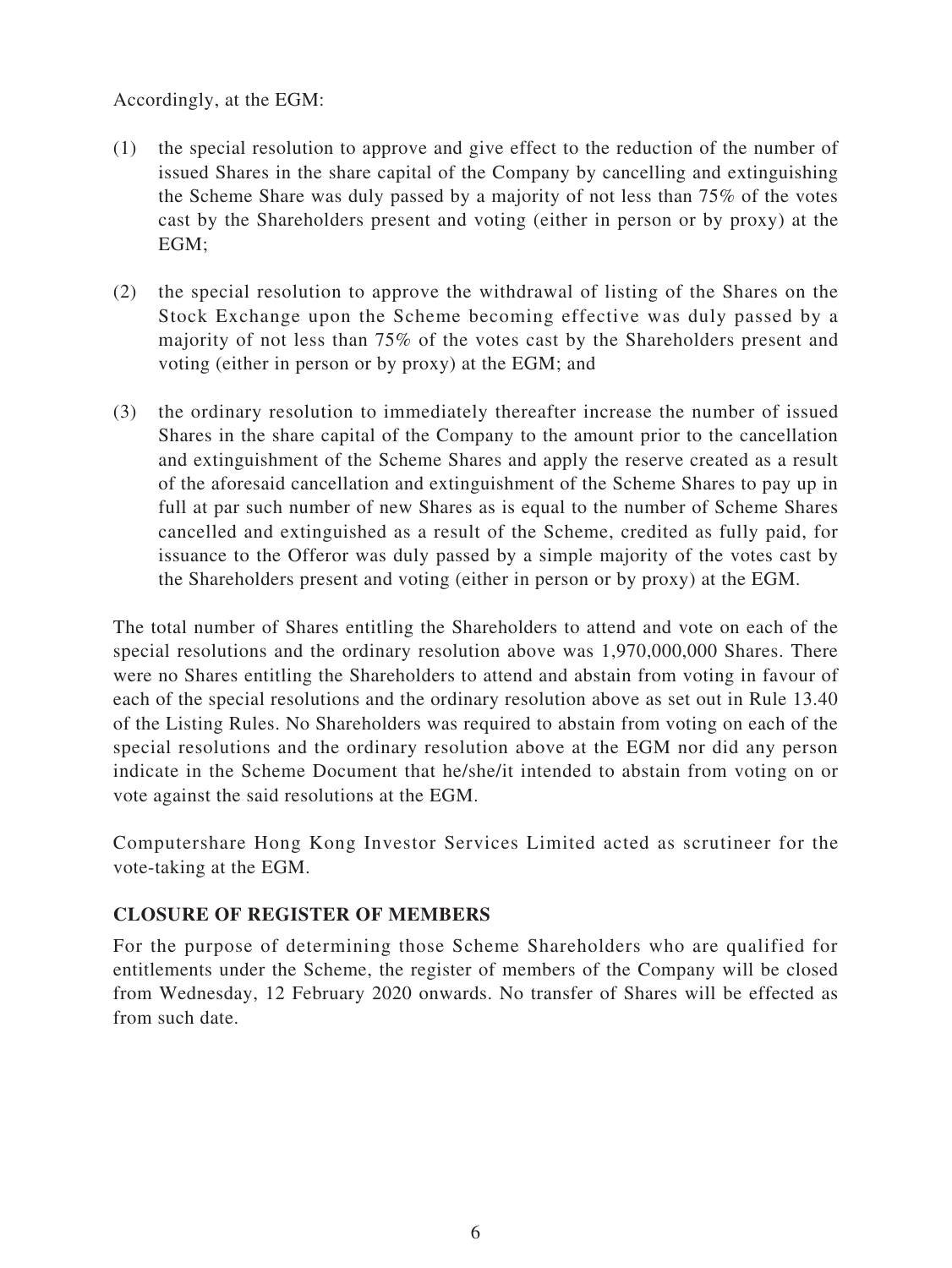### **WITHDRAWAL OF LISTING OF THE SHARES**

If the Proposal becomes unconditional and the Scheme becomes effective, the Company expects to withdraw the listing of the Shares on the Stock Exchange with effect from 4:00 p.m. on Monday, 2 March 2020.

#### **EXPECTED TIMETABLE**

### **Hong Kong Time**

*(unless otherwise stated)*

| Latest time of trading in the Shares on the Stock Exchange. 4:10 p.m. on<br>Friday, 7 February 2020                                                                                                  |
|------------------------------------------------------------------------------------------------------------------------------------------------------------------------------------------------------|
| Latest time for lodging transfers of<br>Shares in order to qualify for<br>Tuesday, 11 February 2020                                                                                                  |
| Register of members of the Company in respect<br>of the Shares closed for the determining entitlements<br>to qualify under the Scheme (Note 1). $\dots$ from Wednesday,<br>12 February 2020 onwards  |
| Court hearing of the petition to sanction<br>the Scheme and to confirm the reduction of<br>(Cayman Islands time)                                                                                     |
| Announcement of the result of the Court hearing,<br>the expected Effective Date and the expected date of<br>withdrawal of listing of the Shares<br>on the Stock Exchange Wednesday, 26 February 2020 |
|                                                                                                                                                                                                      |
| (Cayman Islands time)                                                                                                                                                                                |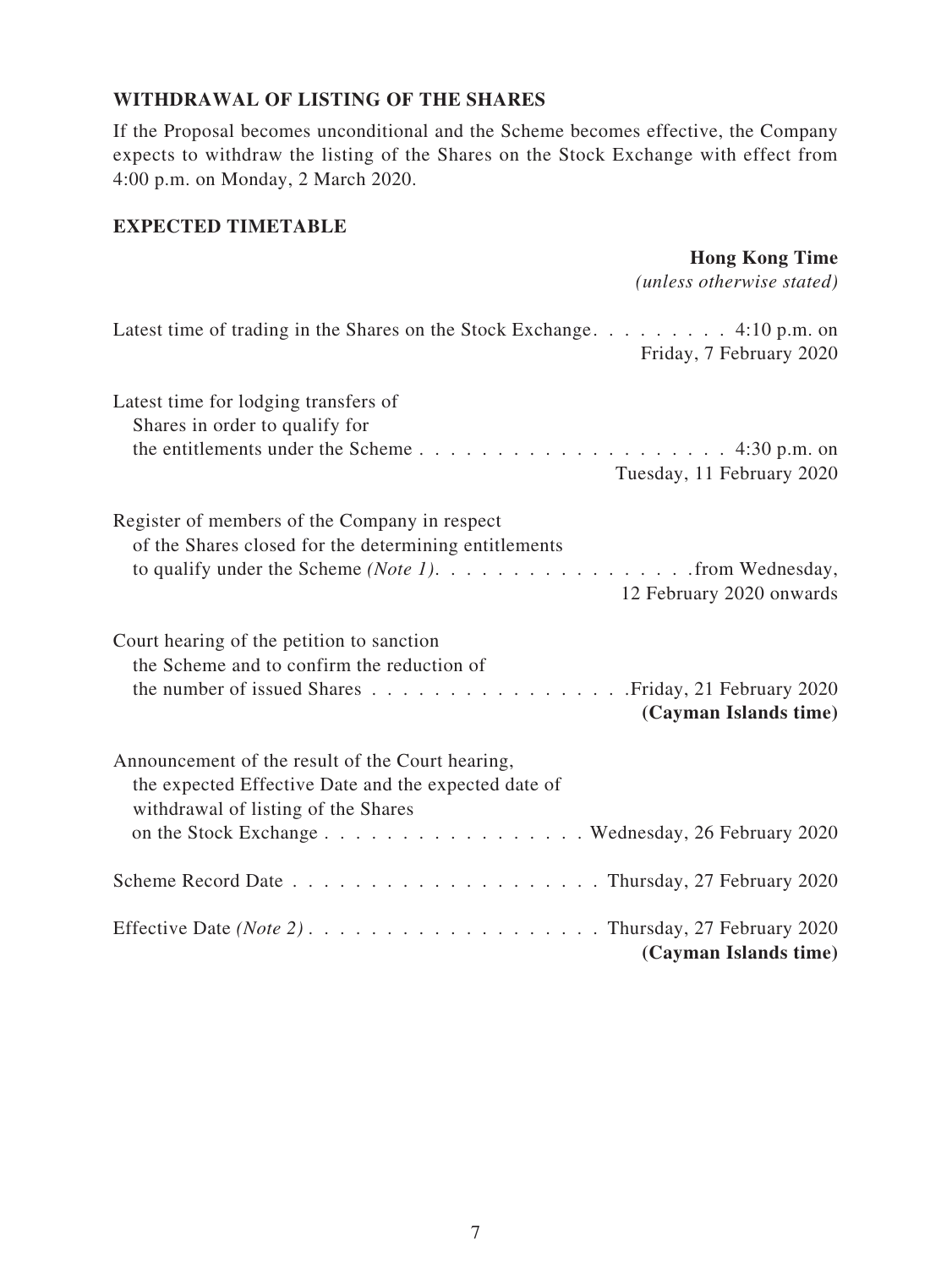#### **Hong Kong Time**

*(unless otherwise stated)*

| Announcement of the Effective Date and<br>the withdrawal of listing of the Shares                                                                      |                      |
|--------------------------------------------------------------------------------------------------------------------------------------------------------|----------------------|
| Expected withdrawal of listing of the Shares on<br>the Stock Exchange becomes effective ( <i>Note 3</i> ) $\dots \dots \dots \dots \dots$ 4:00 p.m. on | Monday, 2 March 2020 |
| Cheques for cash entitlements under                                                                                                                    | Monday, 9 March 2020 |

### **Shareholders should note that the above timetable is subject to change. Further announcement(s) will be made in the event that there is any change.**

#### *Notes:*

- 1. The register will be closed as from such date and on such date for the purpose of determining the Independent Shareholders who are qualified for entitlement under the Scheme.
- 2. When all the Scheme Conditions are satisfied or waived (as applicable), the Scheme may be delivered to the Registrar of Companies in the Cayman Islands at which point it will become effective and binding on the Offeror, the Company and all the Scheme Shareholders. The Effective Date would be earlier than the date of announcement of the Effective Date and the withdrawal of listing of the Shares on the Stock Exchange.
- 3. If all the Scheme Conditions are fulfilled (or waived as applicable), the Offeror will implement the Scheme to cancel and extinguish the Scheme Shares and the Company will apply to the Stock Exchange for the withdrawal of listing of the Shares on the Stock Exchange.
- 4. Cheques for the cash entitlements to the Scheme Shareholders will be despatched by ordinary post at the risk of the recipients to their registered addresses shown in the register of members of the Company at the Scheme Record Time on the Scheme Record Date on or before Monday, 9 March 2020.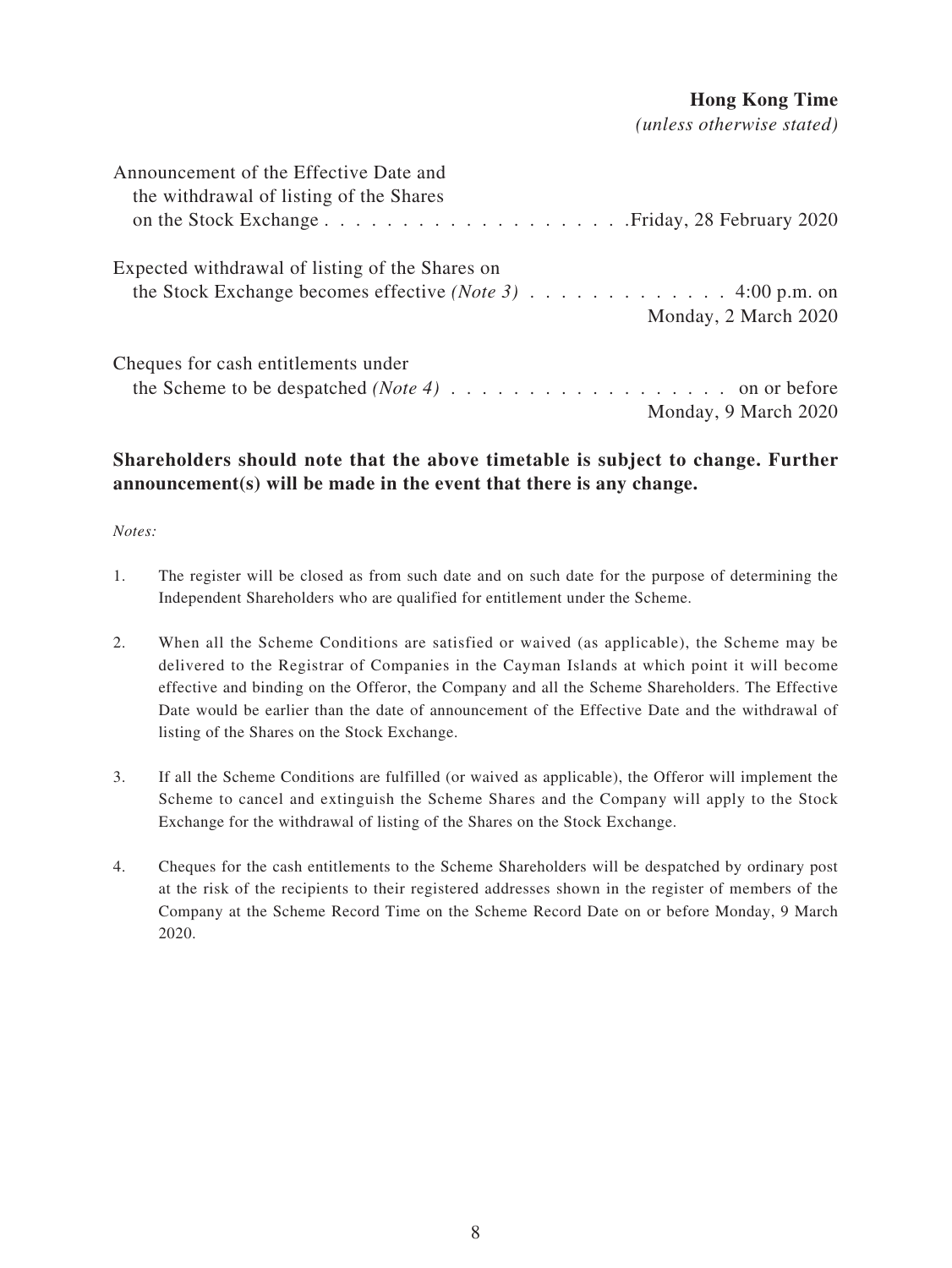### **GENERAL**

Immediately before the commencement of the Offer Period and as at the date of this joint announcement, the total number of Shares held, controlled or directed by the Offeror and the Offeror Concert Parties were 1,465,836,000 Shares (comprising 1,442,500,000 Shares held by the Offeror and 23,336,000 Shares held by the Offeror Concert Parties), representing approximately 74.4% of the total number of Shares in issue at that time. None of the Offeror or the Offeror Concert Parties had acquired or agreed to acquire any Shares or any convertible securities, warrants, options or derivatives in respect of the Shares during the Offer Period. As at the date of this joint announcement, none of the Offeror or Offeror Concert Parties had borrowed or lent any relevant securities (as defined in Note 4 to Rule 22 of the Takeovers Code) of the Company.

**WARNING: Shareholders and/or potential investors of the Company should be aware that the implementation of the Proposal will only become effective upon all the Scheme Conditions being fulfilled or waived (as applicable) and thus the Scheme may or may not become effective. Shareholders and/or potential investors of the Company should therefore exercise caution when dealing in the securities of the Company. Persons who are in doubt as to the action they should take should consult their stockbroker, bank manager, solicitor or other professional advisers.**

By Order of the Board of **Octopus (China) Holdings Limited Chen Jianqiang** *Director* By Order of the Board of **Springland International Holdings Limited Chen Jianqiang** *Director*

Hong Kong, 6 February 2020

*As at the date of this joint announcement, the sole director of the Offeror is Mr. Chen.*

*The sole director of the Offeror accepts full responsibility for the accuracy of the information contained in this joint announcement (other than that relating to the Group) and confirms, having made all reasonable enquiries, that to the best of his knowledge, opinions expressed in this joint announcement (other than those expressed by the directors of the Company) have been arrived at after due and careful consideration and here are no other facts not contained in this joint announcement, the omission of which would make any statement in this joint announcement misleading.*